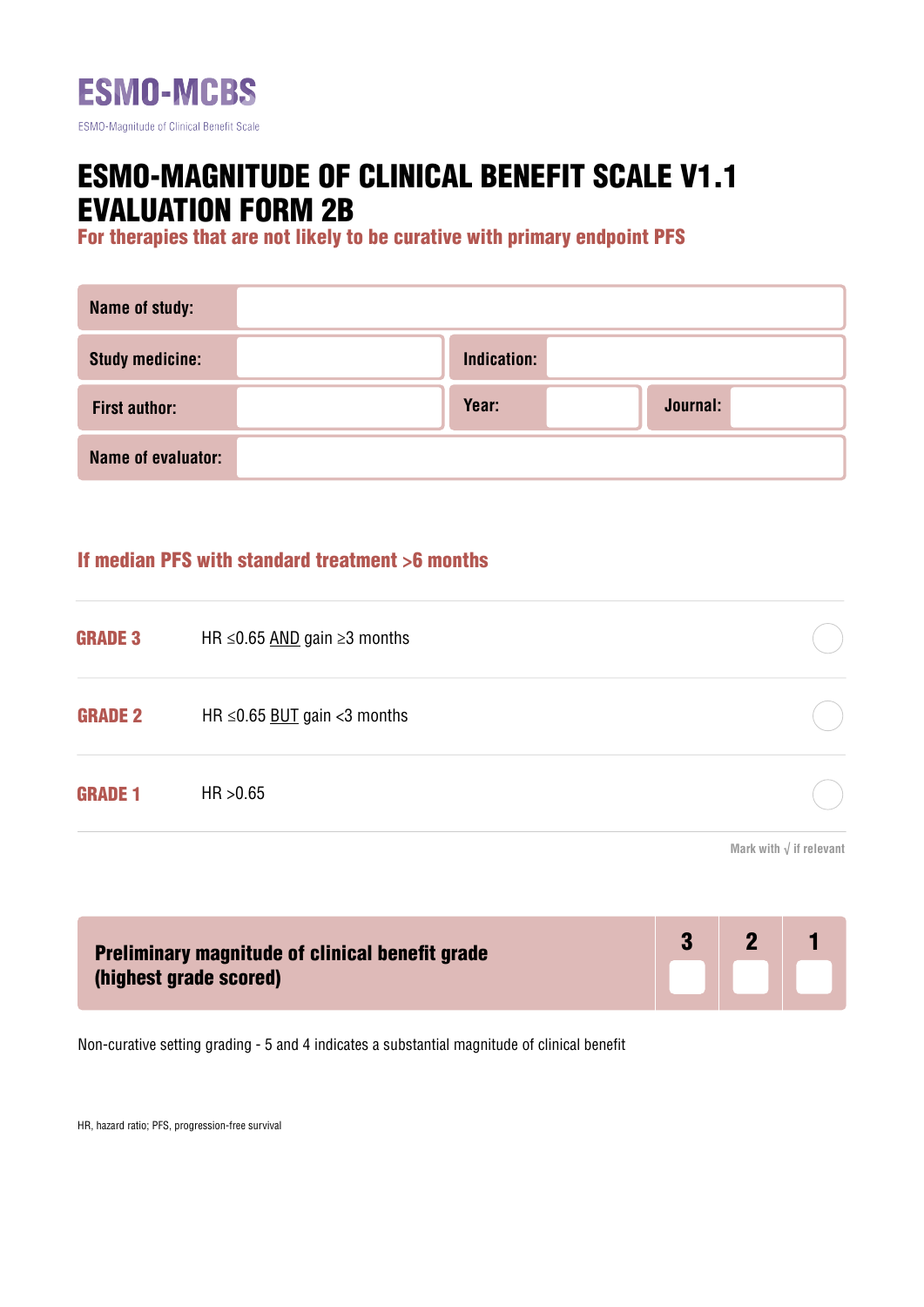

## Early stopping or crossover

| Did the study have an early stopping rule based on interim analysis of survival?                                    |  |
|---------------------------------------------------------------------------------------------------------------------|--|
| Was the randomization terminated early based on the detection of overall survival advantage<br>at interim analysis? |  |
|                                                                                                                     |  |

**If the answer to both is "yes", then see letter "E" in the adjustment section below Mark with √ if relevant**

# Toxicity assessment

#### **Is the new treatment associated with a statistically significant incremental rate of:**

| «Toxic» death >2%                                                      |  |
|------------------------------------------------------------------------|--|
| Cardiovascular ischemia >2%                                            |  |
| Hospitalisation for «toxicity» >10%                                    |  |
| Excess rate of severe CHF >4%                                          |  |
| Grade 3 neurotoxicity >10%                                             |  |
| Severe other irreversible or long lasting toxicity >2% please specify: |  |

**(Incremental rate refers to the comparison versus standard therapy in the control arm)**

**Mark with √ if relevant**

# Quality of life/Grade 3-4 toxicities\* assessment

| Was QoL eveluated as secondary outcome?                                                                |                                  |
|--------------------------------------------------------------------------------------------------------|----------------------------------|
| Does secondary endpoint QoL show improvement?                                                          |                                  |
| Are there statistically significantly less grade 3-4 toxicities impacting on daily well-being?*        |                                  |
| *This does not include alopecia, myelosuppression, but rather chronic nausea, diarrhoea, fatique, etc. | Mark with $\sqrt{ }$ if relevant |

CHF, congestive heart failure; QoL, quality of Life